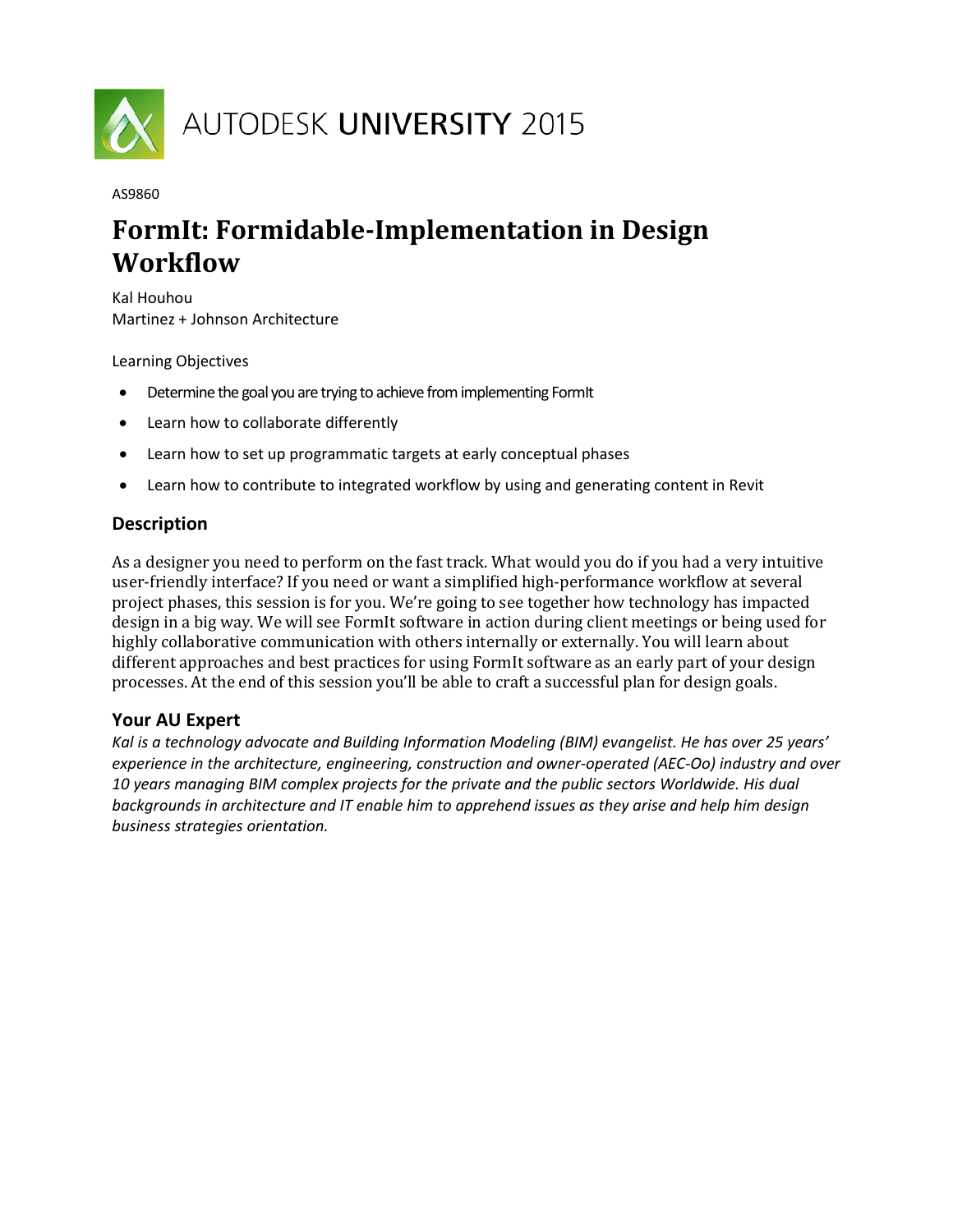# **What is my Design Problem?**

#### **Determine the goal you are trying to achieve from implementing FormIt**

Speed is key here. What else do I need, since I will reuse the design in Revit?

- 1. I need a fast browser I highly recommend Firefox but you can use Chrome if you prefer.
- 2. I need an Autodesk ID  $\rightarrow$  <https://accounts.autodesk.com/register>
- 3. A360 Drive[: https://360.autodesk.com](https://360.autodesk.com/) 5GB storage – Subscription Benefit: 25 GB storage
- 4. Access FormIt 360 from:<http://formit360.autodesk.com/app/>
- 5. Obviously Revit 2015 or 2016
- 6. you need to install Formit converter Revit plug-in to convert Formit file or Revit Family/Sketchup content into FormIt format -[> http://formit360.autodesk.com/blog/formit-converter/](http://formit360.autodesk.com/blog/formit-converter/)



FIGURE 1: BIM / DATA EXCHANGE

# **Programming: (early design stage)**

How do we set up a project in programming phase very quickly and be able to utilize Floor Area Ratio to achieve this goal then we will have all floors in massing floors in Revit and we will demonstrate how to utilize Revit and Formit in a bi-directional mode.

# *Setup in FormIt:*

Launch your fast browser (see item #1) we will demonstrate this in Firefox.

#### Access FormIt



FIGURE 2: CREATE NEW PROJECT

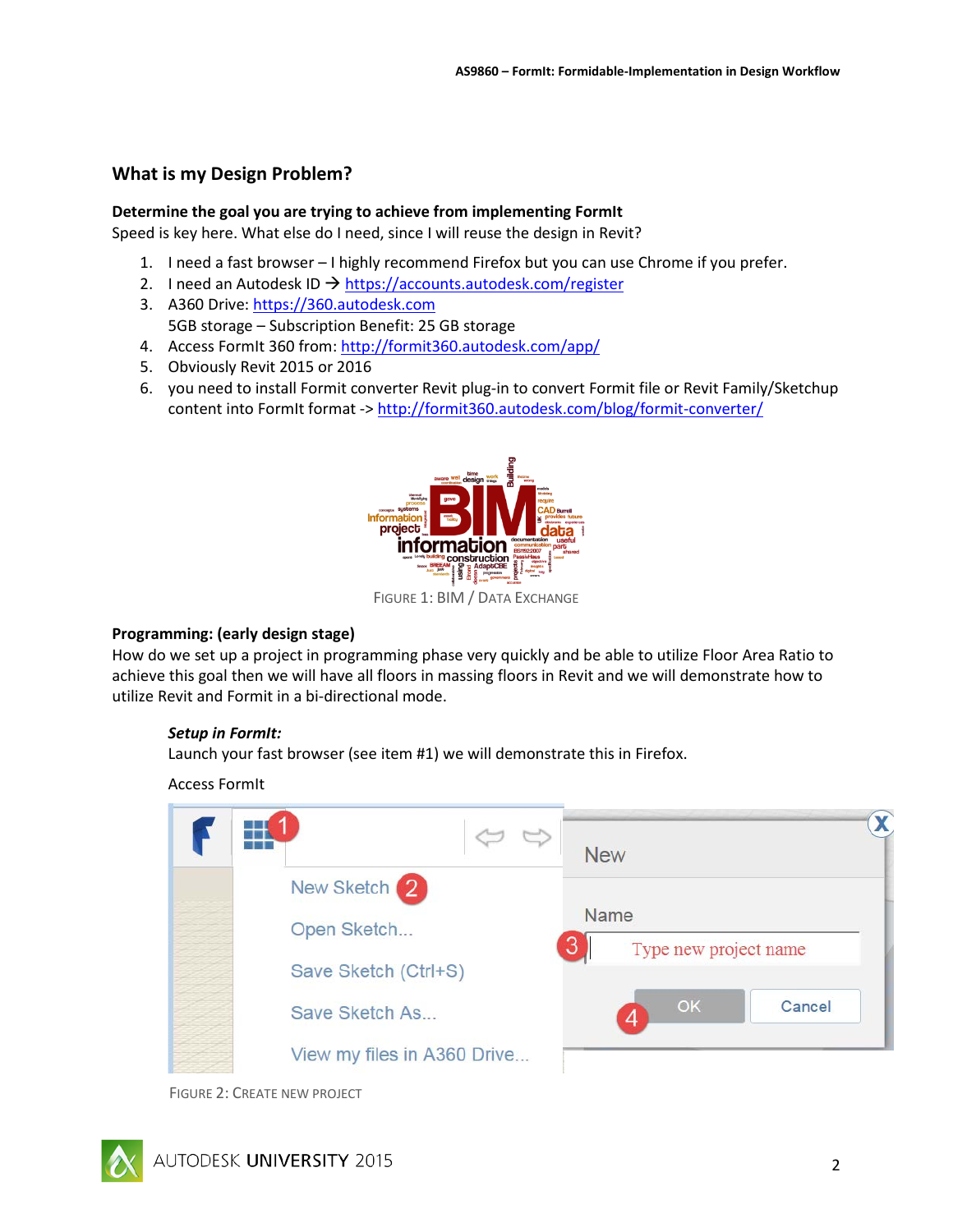

# **FINAL RESULT**



FIGURE 3: PROGRAMMING RESULT IN FORMIT

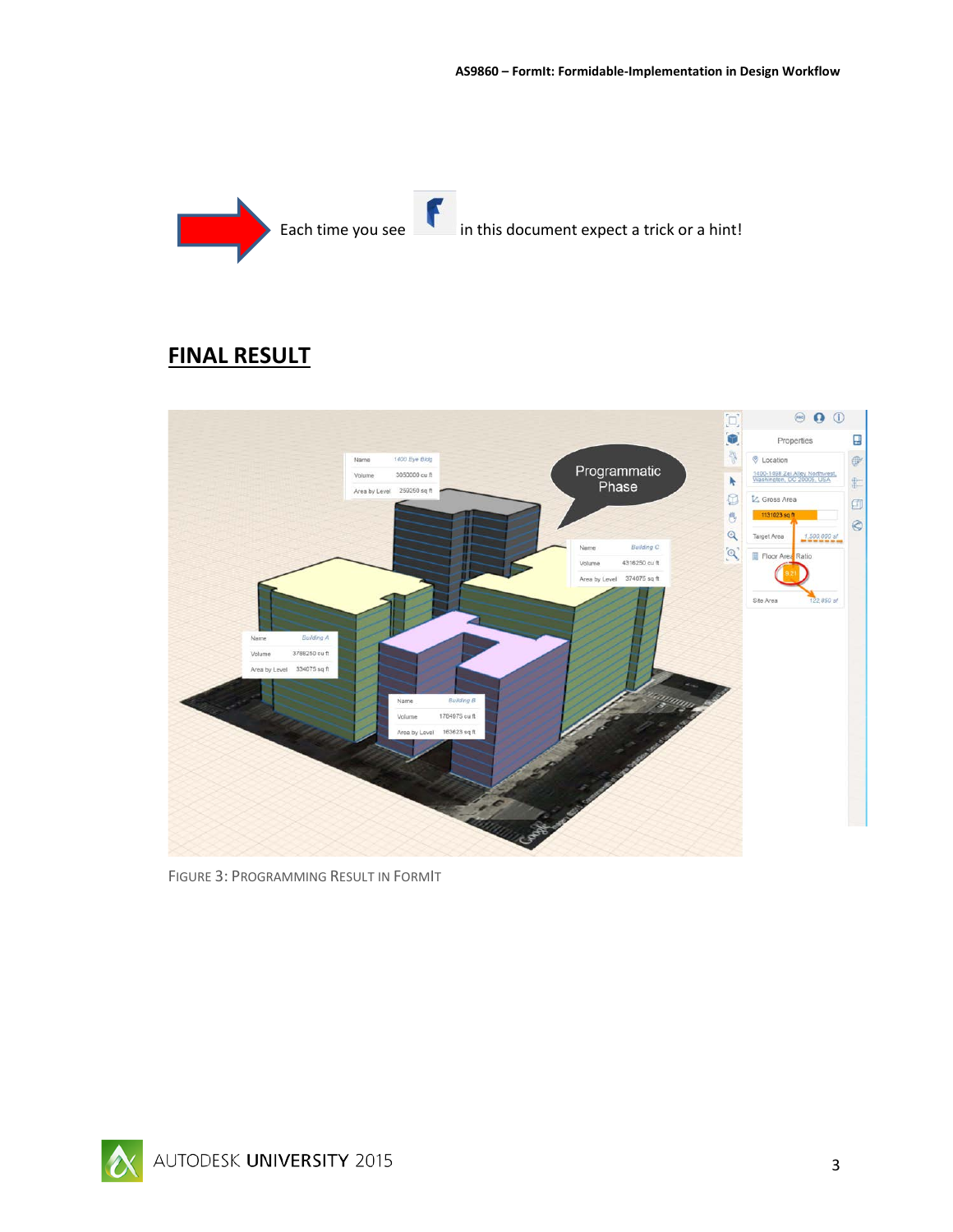#### **Start by setting up the project location -> Yellow tool**



Type in the address, click on search, zoom in to the city block as needed, then click on Import Satellite image (top right) and finally click on Finish importing (top right) you should see something like the below image…



FIGURE 4: AERIAL VIEW (PLAN VIEW)

CLICK ON THE VERTICAL TOOL BAR WHITE SQUARE TO SEE YOUR VIEW FROM TOP OR TYPE ZT

If you need to learn the different tools the Help Menu is well documented and has also videos. I encourage everyone from the novice to the advanced user to seek the Help Menu, you will learn everyday new stuff on FormIt! Access is available through the don't forget the What's New section.

Now let's get started….

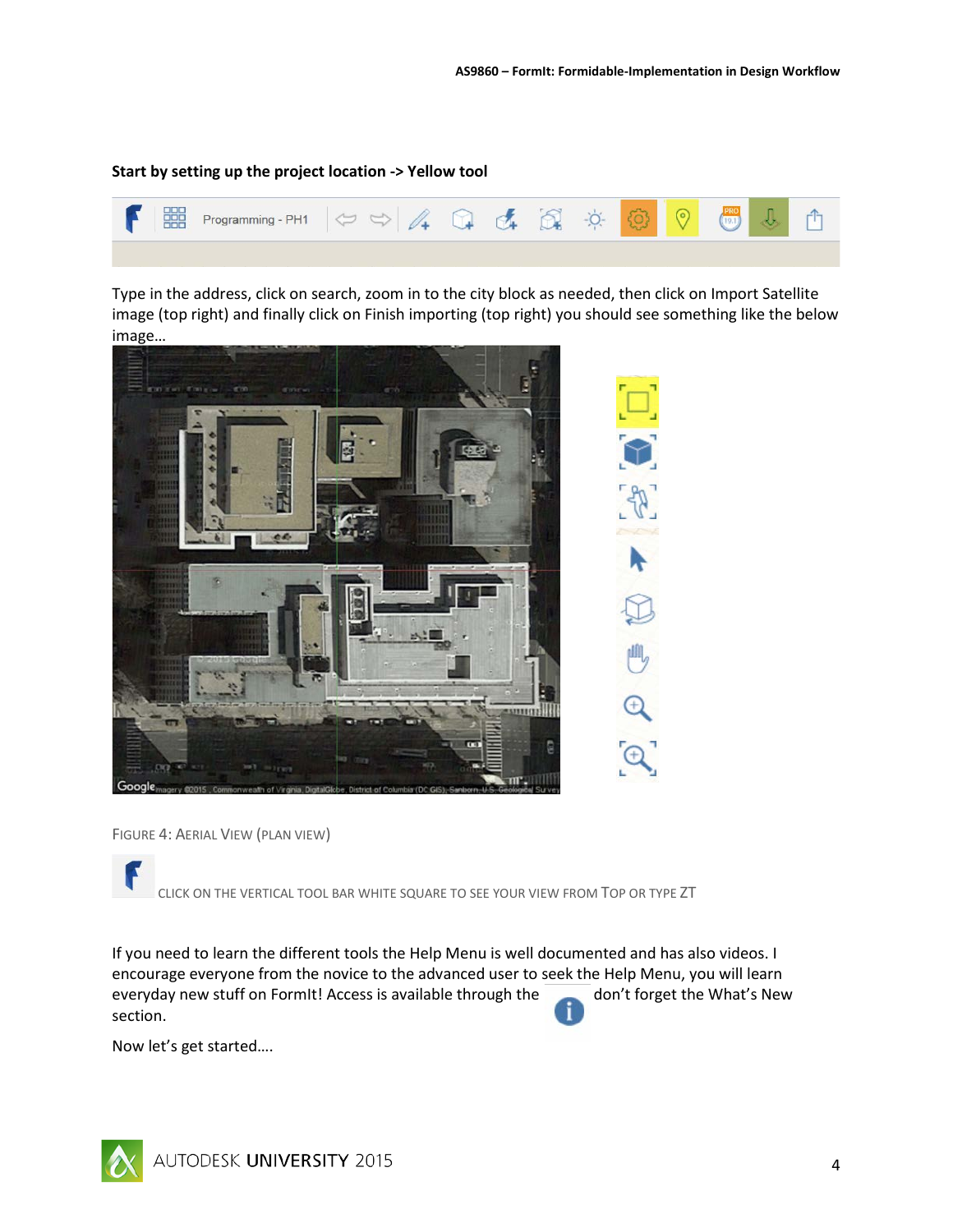Let's use the Create Sketch tools and specifically the Line Tool (L) to generate the context buildings

**CLOSED LOOP WILL CREATE A SURFACE.**

We can pull now up the surface created so we have our first building... Now for managerial purposes we have two options, either we name the building created (double click then got to properties) I like to use a X prefix (X stands for existing) or since version 12 we are able to set layers to manage visibility**.**

Layers are a great addition (new feature Oct 2015) select your elements then as show below you can assign a layer to the selection so actually I like to mix model naming and layers assignment.

|  | Layers<br><b>Add Layer</b> |          |                           |   |  |
|--|----------------------------|----------|---------------------------|---|--|
|  |                            |          |                           |   |  |
|  | Selection on               | No Layer |                           |   |  |
|  |                            |          | No Layer                  | ▲ |  |
|  | <b>Existing</b>            |          | <b>Existing Buildings</b> |   |  |
|  |                            |          |                           |   |  |
|  |                            |          |                           |   |  |

After all our context buildings are modeled we can set our Target Area the gross area is calculated from the buildings you model, so if you are in the process of programming better to focus on your "new" buildings only and that's our case in this exercise…

Place your cursor on the top of the building and drag it up to reach the desired height. Now we will set the correct amount of layers and also set the target area. What is your program set?

In this exercise we will set the target to 1,500,000 SF. We also know that the District of Columbia allow us a FAR of 10 or plus if the height is between 160 feet and 200 feet.

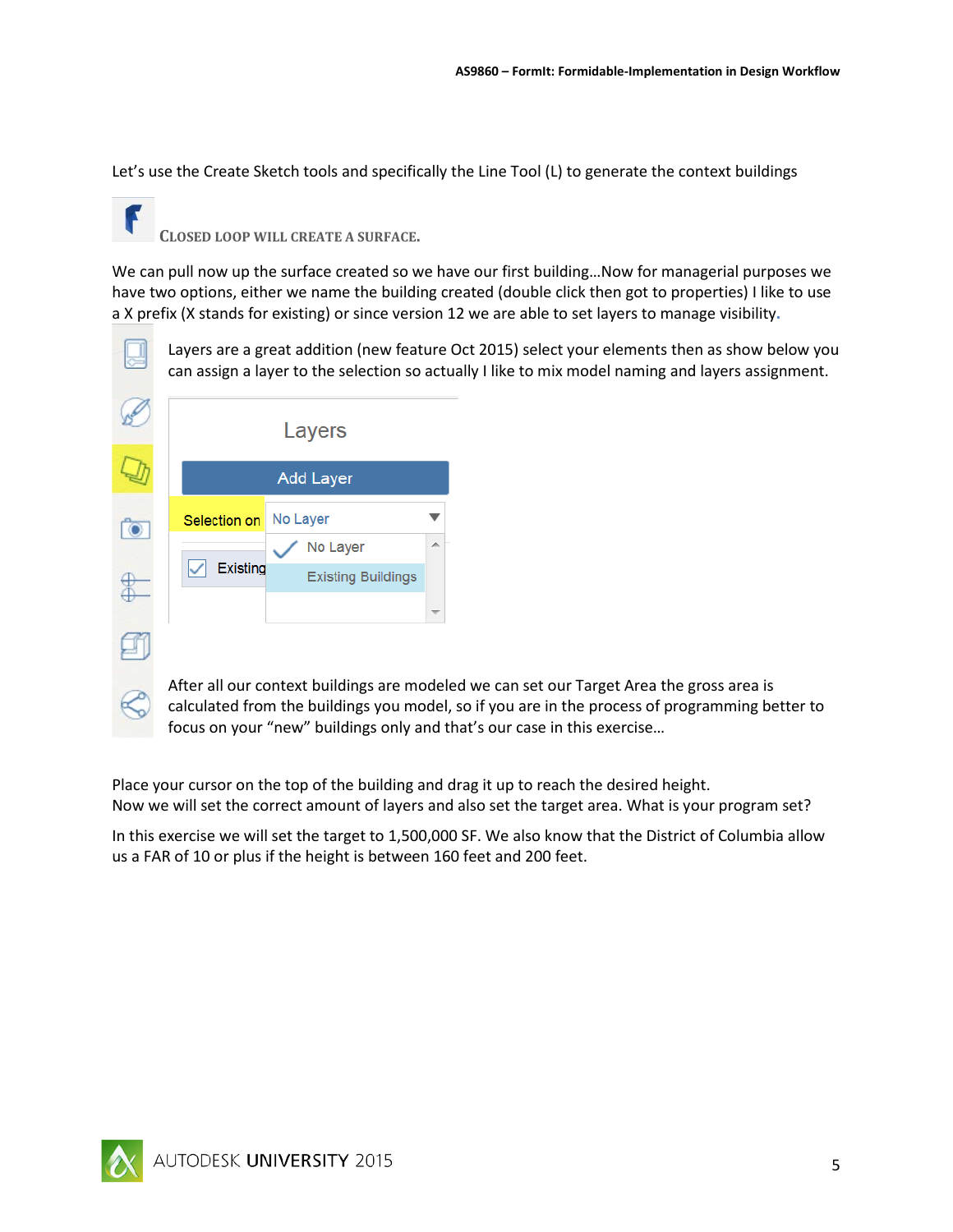F **HIT TAB KEY TO SET THE DESIRED HEIGHT. UNITS BY DEFAULT ARE FEET (IMPERIAL) OR METER (METRIC)**

| Properties                 |                   | ᆜ |
|----------------------------|-------------------|---|
| <b>Object Properties</b>   |                   |   |
| Name                       | <b>Building A</b> |   |
| Layer $2$<br><b>BLDG-A</b> |                   |   |
| Volume                     | 3320440 cu ft     | ि |
| Area by Level              | 87380 sq ft       | 4 |
| ▼ Use levels               | 3                 |   |
| Check All                  |                   |   |
| $\sqrt{\text{Level } 5}$   | 48'               |   |
| $\sqrt{\text{Level 4}}$    | 36'               |   |
| $\sqrt{\text{Level }3}$    | 24'               |   |
| $\vee$ Level 2             | 12'               |   |
| $\vee$ Level 1             | $\Omega$          |   |

Click on Properties

- 2 Set Selection to layer
- 3 Click on Use Levels
- Add more levels 4